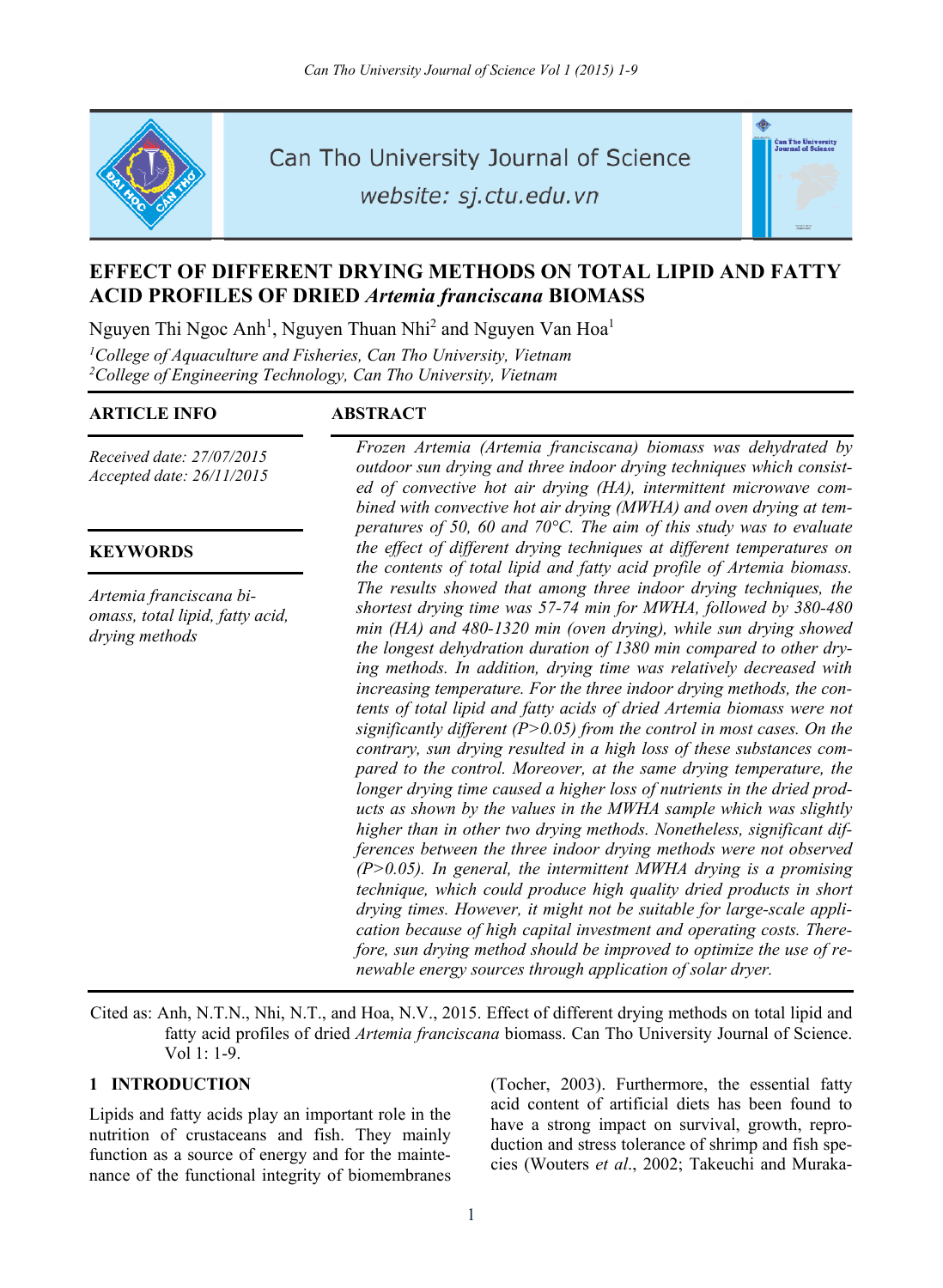mi, 2007). Fresh *Artemia* biomass has been considered a good source of proteins, lipids and highly unsaturated fatty acids. However, *Artemia* biomass contains a high water content (approximately 90% water) and is rich in proteolytic enzymes; the soft *Artemia* body is thus subject to decomposition after being collected few hours. Therefore, appropriate preservation methods are needed to keep a good quality of biomass (Sorgeloos *et al*., 2001).

Previous studies have confirmed that drying is an appropriate method of product preservation. If the quality of dried *Artemia* biomass can be maintained, it may have certain advantages over fresh or frozen products due to the low cost of transportation, reduced space needed for storage and longer shelf-life (Chua and Chou 2005; Kamalakar *et al*., 2013; Anh *et al*., 2014). Previous studies have demonstrated that dried *Artemia* biomass can be used as an ingredient in postlarval shrimp and prawn feeds (Naegel and Rodriguez-Astudillo, 2004; Anh *et al*., 2009). Moreover, freeze-dried meal of adult *Artemia* has also been used as a partial or sole ingredient of shrimp broodstock diets increasing diet ingestion and stimulating ovarian maturation in commercial scale trials (Wouters *et al*., 2002). Several technologies have been described for drying plant and animal products, such as freeze drying, vacuum drying, microwave drying, hot air drying, conventional sun drying etc., or combinations of some of these methods (George *et al*., 2004; Hu *et al*., 2013). A choice of drying technique depends upon the desired quality and flavour of the dried products, the initial moisture content and the chemical composition of products (Chua and Chou 2005; Kamalakar, *et al*., 2013). Drying time and temperature can be considered the most important operating parameters affecting dried product quality, which is usually evaluated on the basis of nutrient retention and sensory characteristics (Chukwu 2009; Duan *et al*., 2010). Hence, different drying methods would have a direct impact on nutrient availability. Lipid and fatty acid profiles of *Artemia* as feed are important for the survival, growth and reproduction of shrimp and fish species (Sorgeloos *et al*., 2001; Wouters *et al*., 2002). However, the drying process may cause the loss of these substances through oxidative deterioration. Therefore, the main objective of this study was to compare the contents of total lipid and fatty acids of *Artemia* biomass, dried using different drying methods and at different temperatures, aiming to assess the effect of the drying method on

the dietary lipids in aquafeeds.

## **2 MATERIALS AND METHODS**

### **2.1 Drying experiments**

The drying techniques and drying equipments were provided by the Department of Mechanical Engineering, College of Engineering Technology, Can Tho University. Four drying methods were tested: outdoor sun drying and three indoor drying methods including convective hot air (HA) drying, combination of intermittent microwave and convective hot air drying (MWHA), and oven drying.

For the convective hot air drying and combined microwave-convective hot air drying, the drying system was specially designed, and consisted of a hot air-microwave oven, equipped with an adjustable temperature and velocity convective mode, and an adjustable power continuous or intermittent output microwave mode (trial set). In this experiment, the equipment was operated using the intermittent mode. For all convective drying treatments, the air velocity was set at  $1.5 \text{ m s}^{-1}$ . The settings of the respective drying techniques were as follows:

- Convective hot air drying: convective air temperatures were set at 50, 60 and 70°C.

- Intermittent microwave combined with convective hot air drying: convective air temperatures were set at 50, 60 and 70°C, microwave power was set at the medium high level and the intermittent time was 2 min with a cycle time of 1 min 'on' and 2 min 'off' to prevent the samples from becoming charred or burnt.

- Electric oven drying: temperatures were set at 50, 60 and 70°C.

 Outdoor sun drying: *Artemia* samples were exposed directly to sunlight (the plastic nets containing *Artemia* biomass were placed on the cement floor from 8:00 to 17:00 h. At night, these samples were kept in airtight nylon bag; sun drying was continued in the next day until the desired moisture content was obtained.

Each drying trial was repeated three times and the final moisture content for all drying techniques was  $\leq$ 13%. See Table 1 for abbreviations of drying techniques.

Weight loss was determined at intervals of 5 - 15 min for MWHA and 2-4 hours for HA and oven drying. The *Artemia* samples were taken out, quickly weighed on an electronic balance with 0.1 g accuracy and returned to the drier.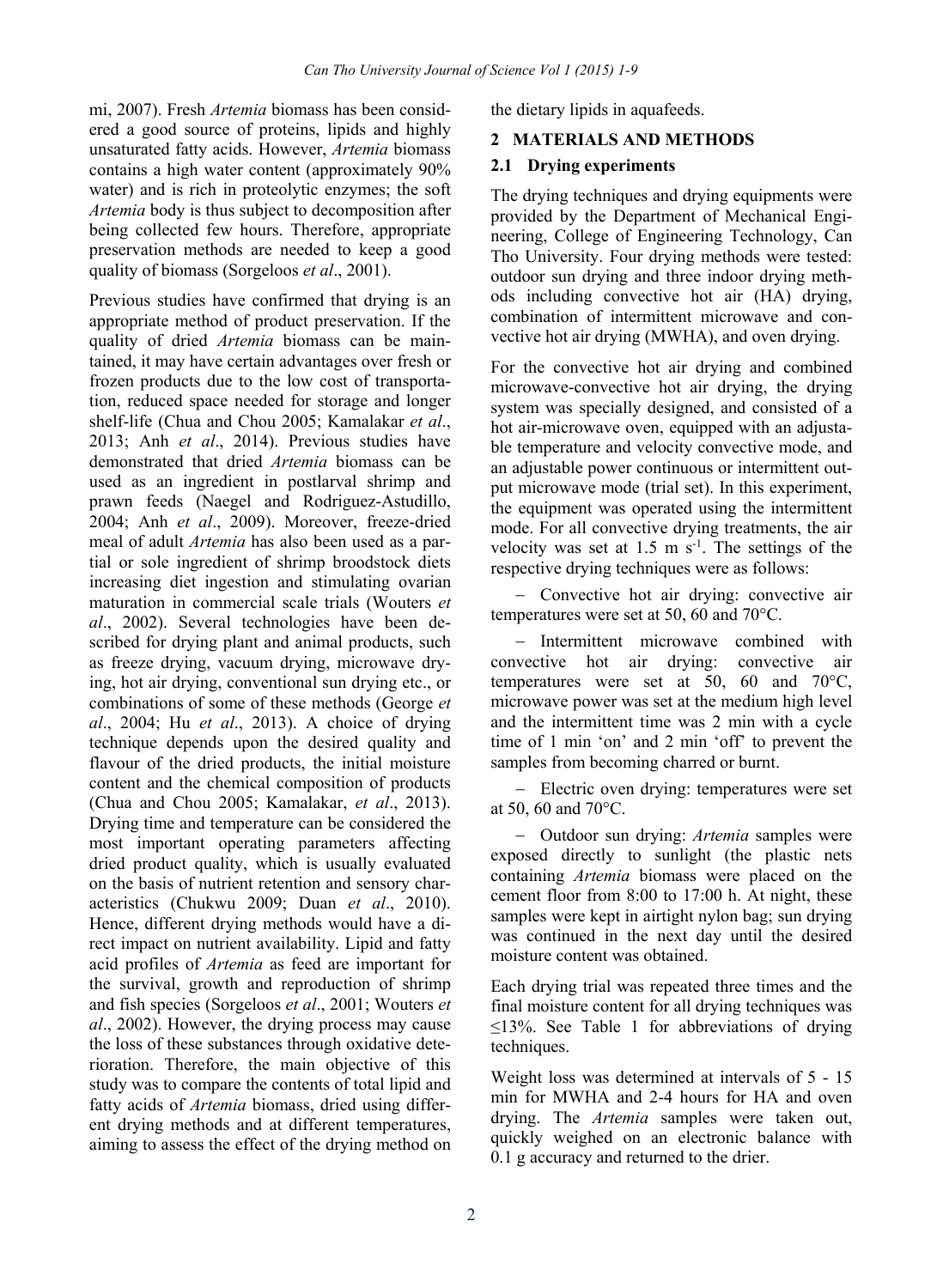## **2.2 Sample preparation**

Fresh *Artemia* biomass was obtained from the experimental ponds in Bac Lieu province. The freshly-harvested biomass was transported in a plastic box with ice to the Laboratory of Can Tho University and stored at -15°C until use. All *Artemia* biomass utilized in this experiment was from the same batch. Prior to each drying experiment, *Artemia* biomass was taken out of storage, thawed and washed with tap water to eliminate impurities. Excess water in *Artemia* samples was removed with tissue paper and *Artemia* samples of 100 g were spread on a plastic net in a layer with a thickness of about 4 mm. For sun drying, 0.3% of antioxidant (butylated hydroxytoluene, BHT) was added to the sample before drying.

## **2.3 Sample analysis**

Moisture content, total lipid and fatty acid contents of the *Artemia* samples were determined before and after drying.

Dried *Artemia* samples were ground into fine particles and stored at -80°C until further analysis, and frozen *Artemia* biomass was used as control. Moisture was determined by drying in an oven at 110°C until (between 3-4 h) constant weight. Total lipids were extracted according to the method described by Ways and Hanahan (1964). Fatty acid composition was analytically verified by flame ionization detection (FID) after injecting the sample into a Chrompack CP9001 gas chromatograph, according to the procedure described by Coutteau and Sorgeloos (1995). Integration and calculations were done with the software program Maestro **Table 1: Drying time at different drying techniques**  (Chrompack) at Laboratory of Aquaculture, *Artemia* Reference Center, Ghent University, Belgium.

## **2.4 Statistical analysis**

The contents of total lipid and fatty acid composition of *Artemia* samples subjected to different drying methods and temperatures were compared with the frozen *Artemia* by one-way ANOVA. The Tukey HSD post-hoc analysis was used to detect differences between means. Significant difference was considered at P<0.05 (SPSS for Windows, Version 14.0). All percentage values were normalized through a square root arcsine transformation prior to statistical treatment.

## **3 RESULTS**

## **3.1 Drying time**

The moisture content and drying time of *Artemia* biomass at temperatures of 50, 60 and 70°C by different drying methods are shown in Table 1. All drying treatments resulted in similar moisture content. Regardless of other drying parameters, drying temperatures at 50, 60 and 70°C, employing the intermittent microwave combined with convective hot air drying (MWHA significantly shortened drying time (57-74 min) compared with HA alone (380-460 min), oven drying (480-1320 min) and open sun drying (1380 min). Moreover, for the same drying temperature, drying time in HA drying was faster than in oven drying. Increased temperature resulted in a shorter drying time. Generally, drying time was fastest in the MWHA drying which was 10, 14 and 21 times faster than HA, oven and sun drying, respectively.

| Drying technique          | Initial moisture<br>content $(\% )$ | <b>Final moisture</b><br>content $(\% )$ | Drying time<br>(min) |  |
|---------------------------|-------------------------------------|------------------------------------------|----------------------|--|
| Drying at $50^{\circ}$ C  |                                     |                                          |                      |  |
| Convective hot air (HA50) | $86.7 \pm 0.5$                      | $12.2 \pm 1.2$                           | 960±30               |  |
| Microwave+HA (MWHA50)     | $88.4 \pm 0.7$                      | $12.6 \pm 0.8$                           | $74 + 4$             |  |
| Oven $(Oven50)$           | $87.6 \pm 0.7$                      | $12.3 \pm 1.4$                           | $1320 \pm 30$        |  |
| Drying at $60^{\circ}$ C  |                                     |                                          |                      |  |
| Convective hot air (HA60) | $86.7 \pm 1.0$                      | $12.6 \pm 1.1$                           | $560 \pm 10$         |  |
| Microwave+HA (MWHA60)     | $87.5 \pm 0.8$                      | $12.4 \pm 0.6$                           | $66+7$               |  |
| Oven ( $oven60$ )         | $86.7 \pm 0.6$                      | $12.6 \pm 0.9$                           | $870 + 20$           |  |
| Drying at $70^{\circ}$ C  |                                     |                                          |                      |  |
| Convective hot air (HA70) | $87.5 \pm 0.6$                      | $12.4 \pm 0.7$                           | 380±10               |  |
| Microwave+HA (MWHA70)     | $88.1 \pm 0.9$                      | $12.2 \pm 0.5$                           | 57 <sub>±3</sub>     |  |
| Oven $(Oven70)$           | $86.9 \pm 1.0$                      | $12.5 \pm 0.6$                           | 480±30               |  |
| Open sun drying           | $87.8 \pm 0.3$                      | $12.3 \pm 0.6$                           | 1380±550             |  |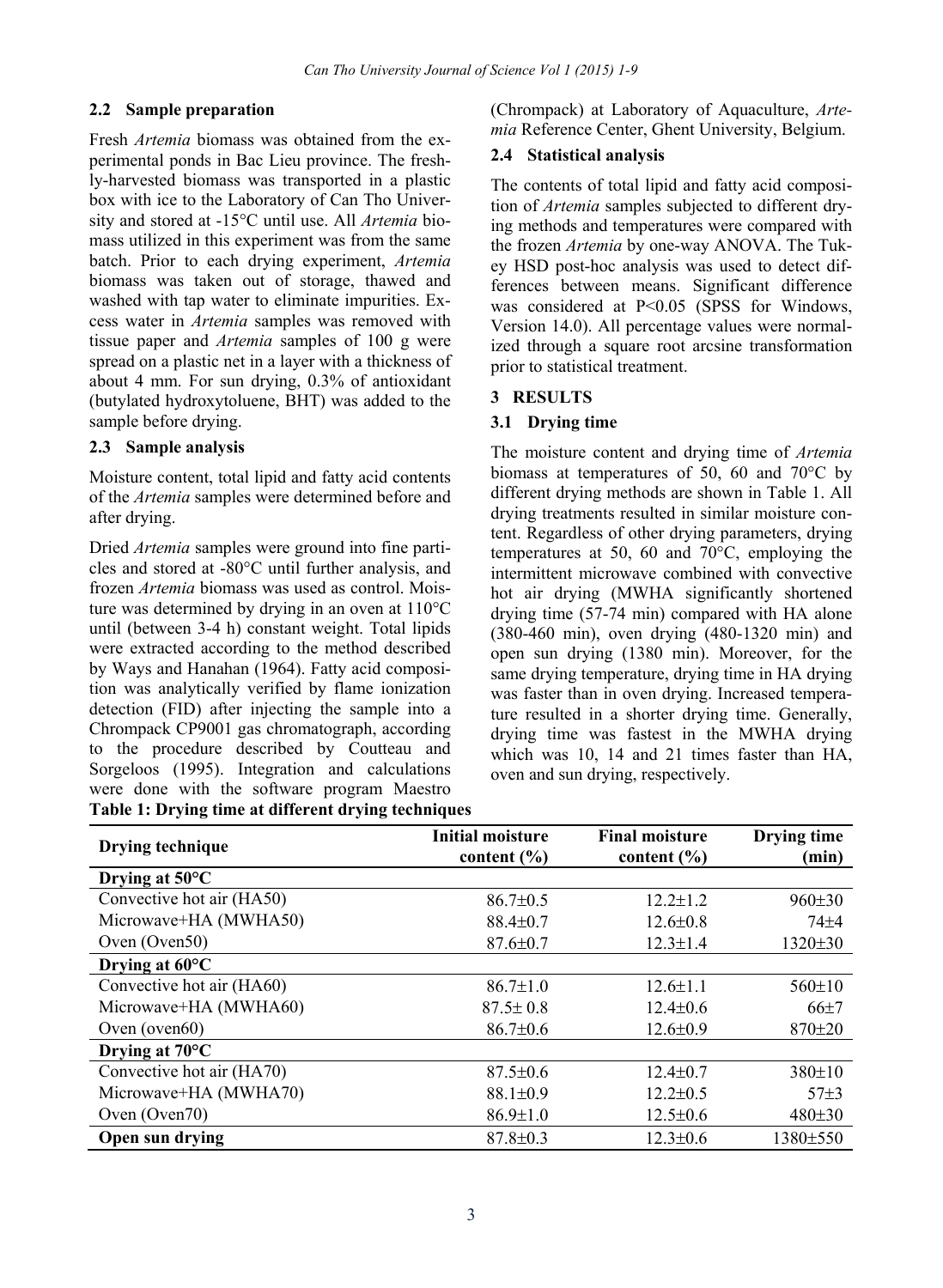#### **3.2 Total lipid of dried** *Artemia*

Total lipids of dried *Artemia* biomass are shown in Figure 1. For the three indoor drying methods (HA, MWHA and oven drying), total lipids of dried *Artemia* were similar for the different drying temperatures of 50, 60 and 70°C (range 10.29-10.93%).

Statistical analysis indicated that the HA70, Oven50 and Oven70 samples showed statistically lower values than the frozen sample (11.35%). In addition, total lipid content of sun-dried biomass (9.82%) was significantly lower than the control and HA50, HA60, MWHA and Oven60 samples  $(P<0.05)$ .



**Fig. 1: Total lipids (% of DW) of frozen (control) and** *Artemia* **biomass (mean ±STD) dried using different drying techniques and temperatures** 

*Different letters on top of the bars indicate significant differences (p<0.05) among treatments* 

#### **3.3 Fatty acid composition of dried** *Artemia*

Data on fatty acid composition of dried *Artemia* biomass are presented in Table 2. There was no significant effect of three indoor drying methods on the contents of eicosapentaenoic acid (EPA, 20:5n-3), docosahexaenoic acid (DHA, 22:6n-3) and arachidonic acid (ARA, 20:4n-6), except for DHA values in Oven60 and Oven70 samples, which were significantly lower than in the control. In sundried biomass, the EPA content was significantly reduced as compared with the control, HA50 and MWHA50. Additionally, no significant difference in DHA was observed between the sun-dried sample and the Oven60 and Oven70 samples (P>0.05) but the DHA value of the sun-dried sample significantly differed from the other drying treatments (P<0.05) and the control. Although the values of ARA and total saturated fatty acids (SFA) in sundried samples were lower than the control and other drying methods, statistical differences were not detected.

For the three indoor drying methods, total monounsaturated fatty acid (MUFA) levels were similar in all drying temperatures, with levels for HA70, Oven50 and Oven70 being significantly lower than in frozen biomass. The sun-dried sample showed a significant reduction in total MUFA content compared to the control and other drying methods (P<0.05). Furthermore, total polyunsaturated fatty acid (PUFA) levels and total n-3 PUFA tended to decrease slightly with increasing temperatures, with the HA70 and Oven70 samples similar to the sun-dried product and significantly lower than the control. Total n-6 PUFA contents showed the same trend as total n-3 PUFA in the three indoor drying methods. However, significant differences were only found between the sun-dried sample and the control ( $P<0.05$ ). The ratios of  $n3/n-6$  were nearly equal in all samples, ranging from 1.8 to 2.2. In general, there were no significant differences in total lipid and fatty acid levels of dried *Artemia* between the drying temperatures of 50, 60 and 70°C although slightly lower values were observed at higher drying temperatures. Contents of total lipids and fatty acids of the indoor-dried *Artemia* samples differed less from the control than that of the sun-dried sample.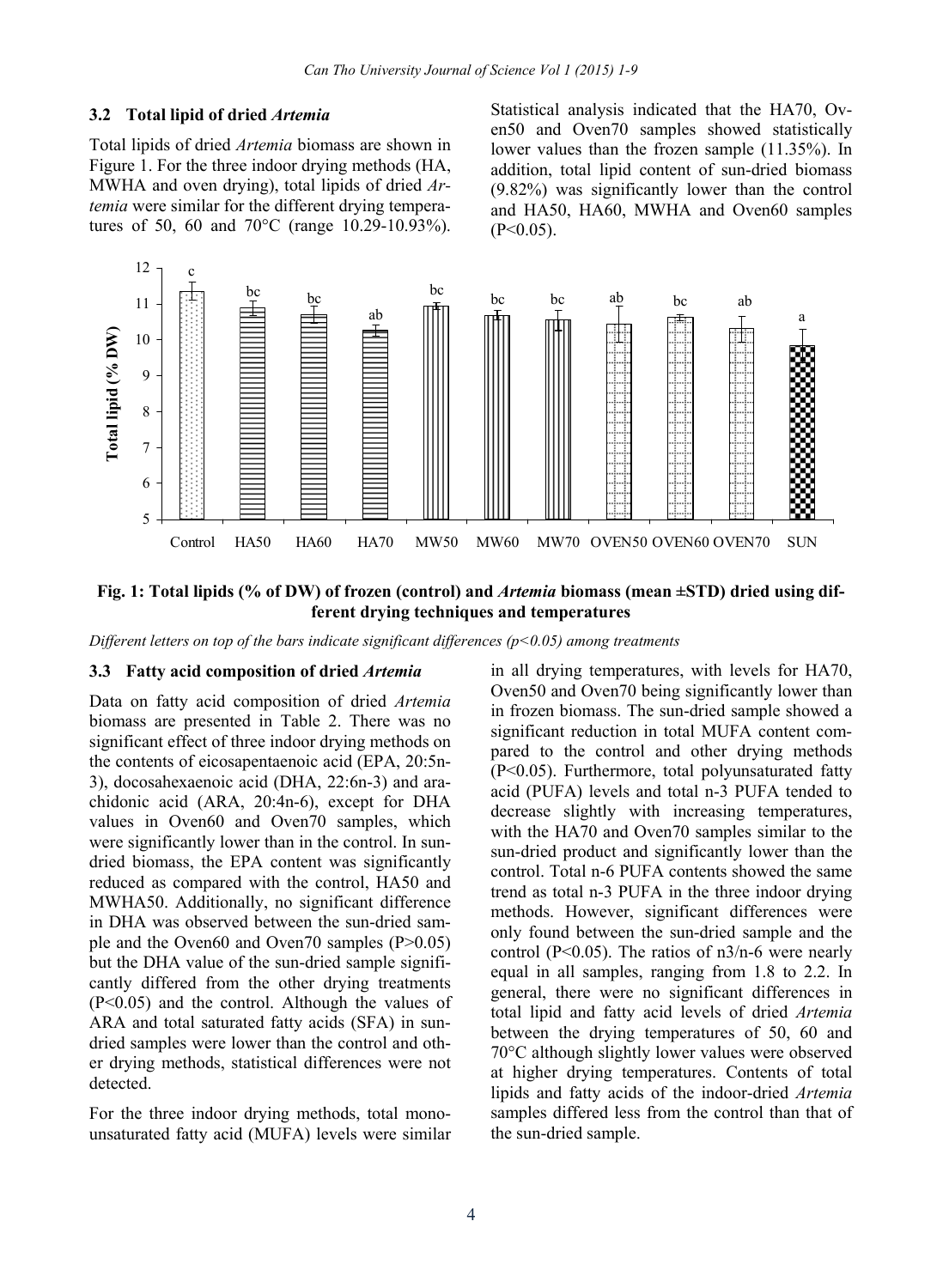|                   | Drying techniques Convective hot air drying Microwave + HA drying |                          |                          |                          |                                        |                          |                          |                          | Oven drying              |                          |                         |
|-------------------|-------------------------------------------------------------------|--------------------------|--------------------------|--------------------------|----------------------------------------|--------------------------|--------------------------|--------------------------|--------------------------|--------------------------|-------------------------|
| Fatty<br>acids    | Control*                                                          | $50^{\circ}$ C           | $60^{\circ}$ C           | $70^{\circ}$ C           | $50^{\circ}$ C                         | $60^{\circ}$ C           | $70^{\circ}$ C           | $50^{\circ}$ C           | $60^{\circ}$ C           | $70^{\circ}$ C           | Sun<br>drying           |
| $20:5n-3$         | 11.81                                                             | 11.27                    | 10.62                    | 10.62                    | 11.44                                  | 10.88                    | 10.69                    | 10.84                    | 10.63                    | 10.53                    | 9.30                    |
|                   | $\pm 0.55^{\rm b}$                                                | $\pm 0.22^{\rm b}$       | $\pm 0.24$ <sup>ab</sup> | $\pm 0.29$ <sup>ab</sup> | $\pm 0.37^{\rm b}$                     | $\pm 0.33$ <sup>ab</sup> | $\pm 0.86$ <sup>ab</sup> | $\pm 0.65$ <sup>ab</sup> | $\pm 0.48$ <sup>ab</sup> | $\pm 0.87$ <sup>ab</sup> | $\pm 1.24$ <sup>a</sup> |
| $22:6n-3$         | 0.51                                                              | 0.42                     | 0.36                     | 0.31                     | 0.40                                   | 0.39                     | 0.43                     | 0.39                     | 0.36                     | 0.29                     | 0.19                    |
|                   | $\pm 0.04^{\circ}$                                                | $\pm 0.02^{\rm bc}$      | $\pm 0.08$ <sup>ab</sup> | $\pm 0.05^{\text{ab}}$   | $\pm 0.03$ bc                          | $\pm 0.03^{\rm bc}$      | $\pm 0.06^{\rm bc}$      | $\pm 0.04^{\rm bc}$      | $\pm 0.04$ <sup>ab</sup> | $\pm 0.02$ <sup>ab</sup> | $\pm 0.11^{\circ}$      |
| $20:4n-6$         | 3.59                                                              | 3.31                     | 3.37                     | 3.15                     | 3.41                                   | 3.26                     | 3.30                     | 3.32                     | 3.23                     | 3.22                     | 2.59                    |
|                   | $\pm 0.11^{\circ}$                                                | $\pm 0.39^{\rm a}$       | $\pm 0.22$ <sup>a</sup>  | $\pm 0.16^{\mathrm{a}}$  | $\pm 0.39^{\rm a}$                     | $\pm 0.35^{\mathrm{a}}$  | $\pm 0.20^{\mathrm{a}}$  | $\pm 0.39^{\mathrm{a}}$  | $\pm 0.28$ <sup>a</sup>  | $\pm 0.14$ <sup>a</sup>  | $\pm 0.42^{\mathrm{a}}$ |
| $\Sigma$ SFA      | 29.17                                                             | 29.27                    | 29.69                    | 28.49                    | 30.36                                  | 30.02                    | 28.79                    | 27.22                    | 28.96                    | 27.47                    | 26.96                   |
|                   | $\pm 1.06^{\circ}$                                                | $\pm 1.39^{\rm a}$       | $\pm 1.78$ <sup>a</sup>  | $\pm 1.71^{\rm a}$       | $\pm 1.29^{\mathrm{a}}$                | $\pm 1.65^{\circ}$       | $\pm 1.28$ <sup>a</sup>  | $\pm 2.08^{\text{a}}$    | $\pm 1.29^{\rm a}$       | $\pm 1.92^{\rm a}$       | $\pm 1.55^{\circ}$      |
| $\Sigma MUFA$     | 45.18                                                             | 40.77                    | 41.25                    | 40.56                    | 42.54                                  | 42.88                    | 41.69                    | 40.51                    | 40.73                    | 39.94                    | 35.02                   |
|                   | $\pm 1.58$ <sup>c</sup>                                           | $\pm 1.36$ <sup>bc</sup> | $\pm 2.14$ <sup>bc</sup> |                          | $\pm 1.33^{\rm b}$ $\pm 1.35^{\rm bc}$ | $\pm 2.03$ <sup>bc</sup> | $\pm 2.02^{\rm bc}$      | $\pm 1.30^{\rm b}$       | $\pm 1.74$ <sup>bc</sup> | $\pm 2.03^{\rm b}$       | $\pm 2.20^{\circ}$      |
| $\Sigma$ PUFA     | 24.10                                                             | 22.88                    | 21.75                    | 20.54                    | 22.33                                  | 21.62                    | 21.05                    | 20.76                    | 20.98                    | 19.91                    | 17.22                   |
|                   | $\pm 0.86^{\circ}$                                                | $\pm 0.96^{\rm bc}$      | $\pm 1.66$ <sup>bc</sup> | $\pm 0.99$ <sup>ab</sup> | $\pm 1.08$ bc                          | $\pm 1.46^{\rm bc}$      | $\pm 1.96^{\rm bc}$      | $\pm 0.71$ <sup>bc</sup> | $\pm 1.09$ bc            | $\pm$ 1.32 <sup>ab</sup> | $\pm 0.89^{\mathrm{a}}$ |
| $\frac{1}{2}$ n-3 | 16.17                                                             | 14.82                    | 13.97                    | 13.54                    | 15.10                                  | 14.52                    | 14.27                    | 14.24                    | 13.96                    | 13.35                    | 11.84                   |
| <b>PUFA</b>       | $\pm 0.49^{\circ}$                                                | $\pm 0.38$ bc            | $\pm 0.99$ bc            | $\pm 0.74$ <sup>ab</sup> | $\pm 0.53$ <sup>bc</sup>               | $\pm 0.91$ bc            | $\pm 1.17$ <sup>bc</sup> | $\pm 0.53$ bc            | $\pm 0.92$ bc            | $\pm 0.87$ <sup>ab</sup> | $\pm 1.40^{\circ}$      |
| $2\Sigma$ n-6     | 7.93                                                              | 7.29                     | 7.78                     | 7.01                     | 7.23                                   | 7.11                     | 6.78                     | 6.52                     | 7.02                     | 6.56                     | 5.39                    |
| <b>PUFA</b>       | $\pm 0.25^{\rm b}$                                                | $\pm 0.28$ <sup>ab</sup> | $\pm 0.24$ <sup>ab</sup> | $\pm 0.35^{\text{ab}}$   | $\pm 0.64$ <sup>ab</sup>               | $\pm 0.36$ <sup>ab</sup> | $\pm 0.48$ <sup>ab</sup> | $\pm 0.54$ <sup>ab</sup> | $\pm 0.35$ <sup>ab</sup> | $\pm 0.73$ <sup>ab</sup> | $\pm 0.61^{\circ}$      |
| Ratio<br>$n-$     | 2.04                                                              | 2.00                     | 1.86                     | 1.99                     | 2.03                                   | 2.03                     | 2.08                     | 2.18                     | 2.06                     | 2.04                     | 2.20                    |
| $3/n-6$           | $\pm 0.21^{\circ}$                                                | $\pm 0.15^{\text{a}}$    | $\pm 0.37$ <sup>a</sup>  | $\pm 0.24$ <sup>a</sup>  | $\pm 0.19^{\mathrm{a}}$                | $\pm 0.25^{\text{a}}$    | $\pm 0.33^{\text{a}}$    | $\pm 0.22$ <sup>a</sup>  | $\pm 0.17$ <sup>a</sup>  | $\pm 0.16^{\circ}$       | $\pm 0.41^{\circ}$      |

Table 2: Fatty acid composition (mg g<sup>-1</sup> DW) of *Artemia* biomass dried using different drying techniques

*Data represent average of triplicate analyses (mean ±STD). Values in the same row that do not share the same letters are significantly different (P<0.05)* 

*<sup>1</sup> (n-6) ≥18:2n-6, 2 (n-3) ≥18:3n-3; SFA, saturated fatty acids; MUFA, monounsaturated fatty acids; PUFA, polyunsaturated fatty acids; EPA, eicosapentaenoic acid (20:5 n-3); DHA, docosahexaenoic acid (22:6 n-3); ARA, arachidonic acid (20:4n-6)* 

*\*Control indicates the frozen Artemia sample was analyzed for comparing with the dried Artemia biomass*

#### **4 DISCUSSION**

### **4.1 Effect of different drying techniques and temperatures on drying time**

Our study indicated that among three indoor drying methods, the combined microwave and conductive hot air drying resulted in faster drying as compared to the convective hot air and oven drying. These observations are in agreement with other researchers who found that combining microwave energy with convective drying can lead to considerable reductions in drying times for cooked chickpeas and soybeans (Gowen *et al*., 2007) and hairtail fish (Hu *et al*., 2013) compared to the convective drying alone. According to Nindo *et al*. (2003), drying asparagus by the combination of microwave and spouted bed drying resulted in the fastest drying rate compared to freeze drying, tray drying and spouted bed drying. Similar results were observed by Chua and Chou (2005), the intermittent microwave drying can significantly reduce drying time in comparison with convective or intermittent infrared drying, without the samples being charred; these authors found that using a suitable combination of convective-microwave drying, drying time can be

shortened by as much as 42 and 31% for potato and carrot samples, respectively.

Previous investigations reported that high-moisture vegetables, fish and aquatic products are very responsive to microwave application, and absorb microwave energy quickly and efficiently (Pianroj *et al*., 2006; Darvishi *et al*., 2013), whereas hot air drying of food has a low energy efficiency and needs a lengthy drying time. Because of the low thermal conductivity of food materials, heat transfer to the inner sections of food during conventional heating is limited (McMinn *et al*., 2005). In microwave drying, the microwaves can easily penetrate into the inert dry layers to be absorbed directly by the moisture; the quick energy absorption causes rapid evaporation of water resulting in shorter drying time. Therefore, it is a rapid, more uniform and more energy-efficient technique as compared with conventional hot air drying (Wang *et al*., 2007). Schiffmann (1995) explained the efficiency of combined microwave and convective hot air drying by the fact that convective hot-air is relatively efficient in removing free water at or near the surface, whereas the unique action of microwave provides an efficient way of removing inter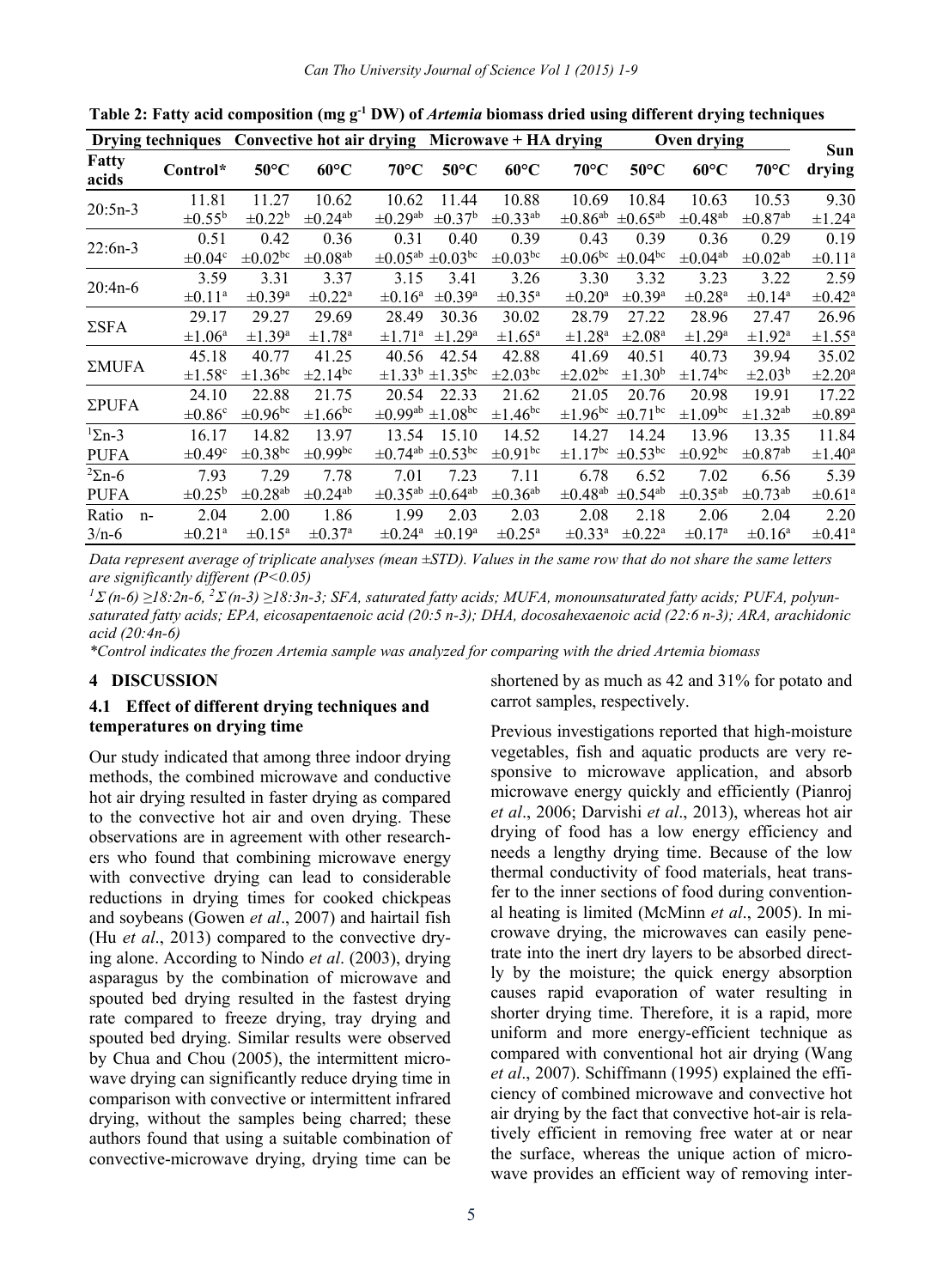nal free and less free water. An appropriate microwave power level, used in sequence with hot-air drying prevents the samples from charring. Furthermore, Pianroj *et al*. (2006) reported that the drying process in the microwave system shows a dependence of fish surface temperature and moisture content on the radiation time and microwave power. Duan *et al*. (2010) evaluated combined microwave – hot air drying for tilapia fish fillets at microwave power from 200 to 600 W and air temperature from 40 to 50°C with constant air velocity of 1.5 m/s. Their results showed that hot airmicrowave drying technology can be used for drying of fresh tilapia fillets owing to decrease in drying time and to improve quality of dried fish. Hot air drying followed by microwave drying can decrease remarkably the drying time for drying fresh tilapia fillets compared with hot air drying alone. In the present experiment, it was observed that increasing drying temperatures from 50 to 70°C resulted in a shorter drying time of *Artemia* biomass for all drying methods used. Similar observation was reported by Omodara and Olaniyan (2012), the drying rate increases with increase in temperature from 40 to 50°C for all the African catfish samples and decreases with time. Faster drying is due to high evaporation that can drive the moisture migrating to the surface in minutes. Our results were in accordance with similar studies conducted on Tilapia (Duan *et al*., 2010) and African catfish (Omodara and Olaniyan 2012). On the other hand, in our study oven drying was found to be slower than convective HA drying, probably because the oven lacked a built-in fan for air circulation, resulting in a lower energy-efficiency for oven drying as compared to convective HA drying (Brennand 1994). In our study, the drying time was longer for sun drying due to the fluctuating temperature during the drying period, which is strongly affected by the weather conditions. Therefore, in case of sun drying, the drying period may be interrupted during rainy or cloudy days (low temperature and high relative humidity), causing the most extended drying time compared to other drying methods (Chua and Chou 2003; Akintola *et al*., 2013).

## **4.2 Effect of different drying techniques and temperatures on the contents of total lipids and fatty acids in dried** *Artemia* **biomass**

Our results showed that the total lipid contents of dried *Artemia* in all drying methods were lower than in frozen *Artemia* (control). These results confirm the findings of Liou and Simpson (1989), who reported that the lipid levels of *Artemia* nauplii

dried by vacuum and hot air drying were lower than in newly-hatched *Artemia*. In our study, however, significant losses of total lipids were observed in HA70, Oven50 and Oven70 and sundried samples when compared to the control (P<0.05). This indicates that loss of lipids after drying may be not only affected by drying temperatures but also by drying time. For example, oven drying at 50°C and sun drying at temperatures between 26-39°C took much longer (1320 min and 1380 min, respectively) than MWHA and HA drying (74 and 960 min, respectively). According to several authors (Chukwu 2009; Duan *et al*., 2010; Omodara and Olaniyan, 2012), drying time and temperature can be considered the most important operating parameters affecting the quality of dried products. On the other hand, some food products require several hours and others may take more than a day. Prolonging drying time (by using lower temperatures) or interrupting drying time may result in spoilage of dried products (Brennand, 1994) whereas high temperatures during drying leads to the partial destruction of the nutrients (Akintola *et al*., 2013; Hu *et al*., 2013). This was also observed in our study, where *Artemia* samples dried at higher temperatures resulted in slightly lower content of total lipids, but not significant difference (P>0.05). Possibly the 10°C increment of drying temperature might be insufficient to cause statistical differences. Similar results were obtained by Paleari *et al*. (2003), who reported that a decrease of fat content during processing has been shown in cured and dried products from different animal species. For sun drying, the prolonged direct incidence of sunlight may accelerate lipid oxidation, as illustrated by the lipid content in our sun-dried sample being significantly lower than the control and MWHA samples  $(P<0.01)$ .

The fatty acid contents in the *Artemia* biomass, dried indoors with various techniques at temperatures of 50, 60 and 70°C were very similar. When comparing with the frozen *Artemia* significant differences were only found in the contents of some of the fatty acids, with the actual values showing only minor differences (Table 2). In general, the saturated fatty acids (SFA) were almost equal or slightly higher, whereas the unsaturated fatty acids (UFA) decreased when compared to the frozen sample. This can be observed in nearly all individual FA as well as in the different sums and ratios. These results are confirmed by Sampels *et al.* (2004), who reported that dried reindeer meat showed higher values of total SFA whereas total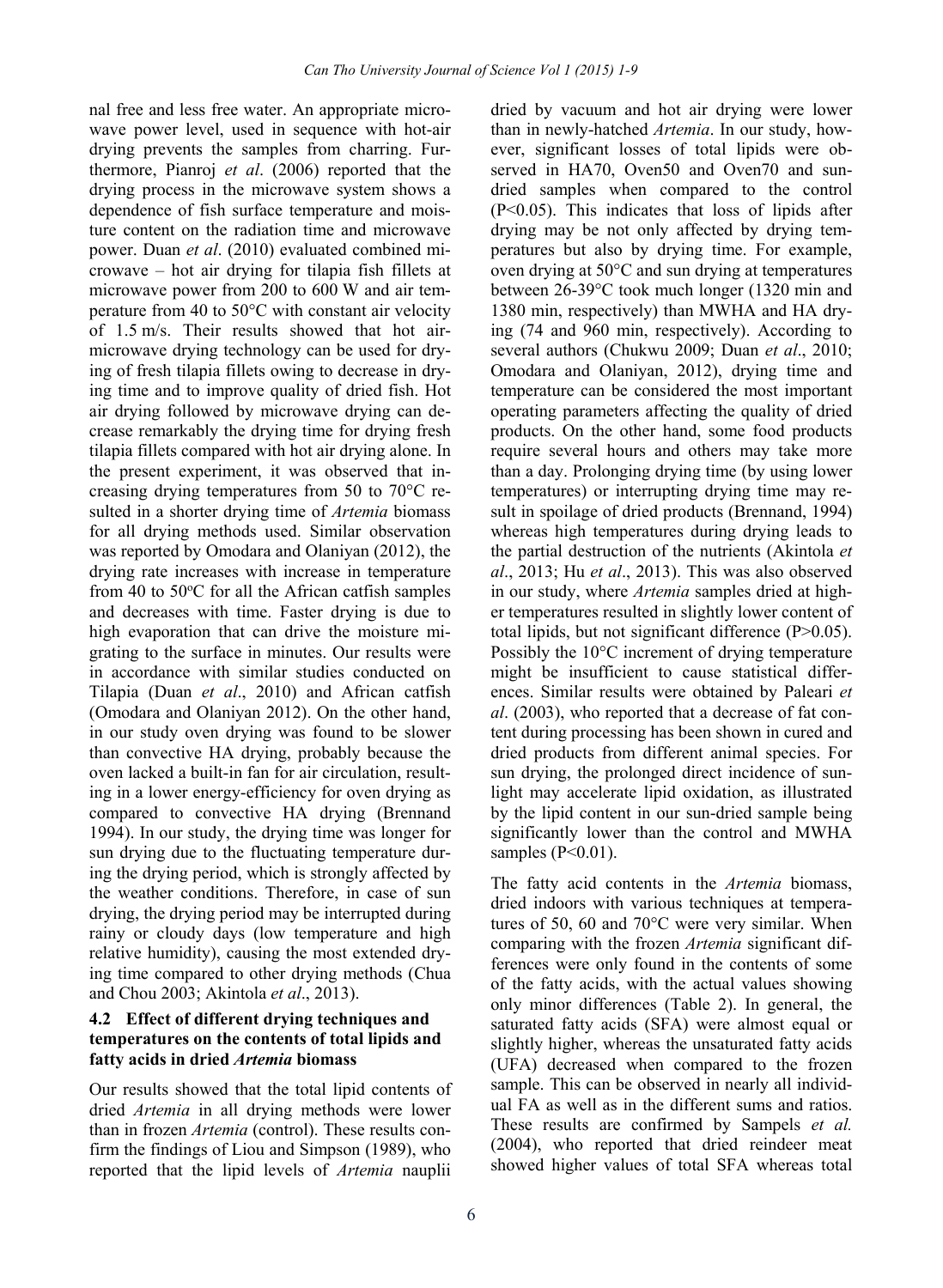UFA were lower compared with fresh meat. According to Mottram (1998), unsaturated fatty acids undergo oxidation more easily than SFA. Nonetheless, Liou and Simpson (1989) found that no statistical differences were recorded in the total percentage of saturated, monoenoic, dienoic, unsaturated n-3 and n-6 fatty acids between fresh *Artemia* and *Artemia* dried by freezing, vacuum or hot air drying. Furthermore, several researchers reported that the fatty acid profiles of raw, baked, broiled, gilled and microwave cooked sardines and sea bass fillets were not significantly different (Maeda *et al*., 1985; Yanar *et al*., 2007). However, in the present experiment, total MUFA, PUFA and total n-3 PUFA including EPA and DHA contents of dried samples were more affected by the drying process and temperature than total n-6 PUFA and ARA values.

 Pigott and Tucker (1990) reported that a major loss of n-3 fatty acids in fish oil was observed at high temperature and that highly unsaturated fatty acids are highly susceptible to oxidative rancidity, with the development of off-flavours. As mentioned above, drying temperature and drying time caused the same effect as on total lipid content. According to Bórquez *et al.* (1997), as drying time increases, losses of n-3 fatty acids in fish protein concentrates increased in fluidized bed-drying and drying temperature had little effect (between 60 and 80°C) on n-3 fatty acid losses under drying conditions. A higher drying temperature in fluidized bed-drying with a shorter drying time would yield a higher quality of fish protein concentrates (*i.e.* with minimal rancidity). Similar results were obtained by Bórquez (2003) who found that the loss of n-3 fatty acids of fish particles increased with drying time in impingement drying, and that the drying medium temperature is the most important variable, influencing both processing time and product quality. Although n-3 and n-6 PUFA levels in conventionally cooked rainbow trout fillets were lower than in microwave-cooked fillets, the difference was not statistically significant (Unusan 2007). These results were in agreement with the present experiment, where at the same drying temperature, contents of total lipids and FA compositions in MWHA-dried samples were slightly higher than those of HA and oven drying, but where significant differences were not detected (P>0.05). Moreover, all individual fatty acid concentrations of *Artemia* dried using the three different indoor techniques revealed the same effect as with the total lipids, with no significant differences at different drying temperatures. Temperatures in the range of 50-70°C may thus be considered acceptable for drying *Artemia*. Pianroj *et al*. (2006) found that heat produced by the microwave system causes evaporation of moisture from the fish making it possible to produce high quality dried fish. The drying duration of a product could depend on the characteristics of the product as both too high and too low drying rates may spoil the product. Especially, for highly perishable products it may be necessary to dry them in a shorter time (Hii *et al*., 2012).

Overall, the fatty acid contents in the sun-dried product was significantly lower than in the frozen sample  $(P<0.01)$  except for the total SFA. When compared with the three indoor drying methods, significant differences were only found for levels of DHA, MUFA, PUFA and n-3 PUFA. Similar results were reported for the sun dried and solar dried sardine (Immaculate *et al*., 2012), the sundried black tiger shrimp (Akintola, *et al*., 2013). According to Anh *et al*. (2014), all analyzed total lipid and fatty acids parameters of solar-dried *Artemia* biomass differed less from fresh *Artemia* than in sun-dried samples. Moreover, both for solar and open sun drying of *Artemia* biomass, a longer drying time resulted in lower values of total lipid and fatty acids of dried products.

Alghren *et al*. (1994) considered the n-3/n-6 ratio as the most important indicator of fish lipid quality, which also reflects the quality of fish as a food. The ratios of n-3/n-6 PUFA in all dried *Artemia* samples were in the range of 1.8-2.2 and the control value was 2.0. This indicated that these drying methods did not affect this ratio. Our results are in accordance with Sampels *et al*. (2004) who reported that the n-6/n-3 ratio was not affected by the drying method. A similar result was detected by Yanar *et al.* (2007) who found that baking, grilling and microwave cooking did not change the ratio of n-3/n-6 fatty acids compared with the raw fillets of sea bass. In this study, within the temperature range of 50-70°C, a longer drying time caused lower values of total lipids and fatty acids in dried *Artemia* samples.

Overall, conductive HA drying, intermittent MWHA drying and oven drying at temperatures of 50 and 60°C could be appropriate techniques to dry *Artemia* biomass without significant loss in total lipids and fatty acids. Application of hot air and oven drying at 70°C caused higher reduction of these nutrients. Especially intermittent MWHA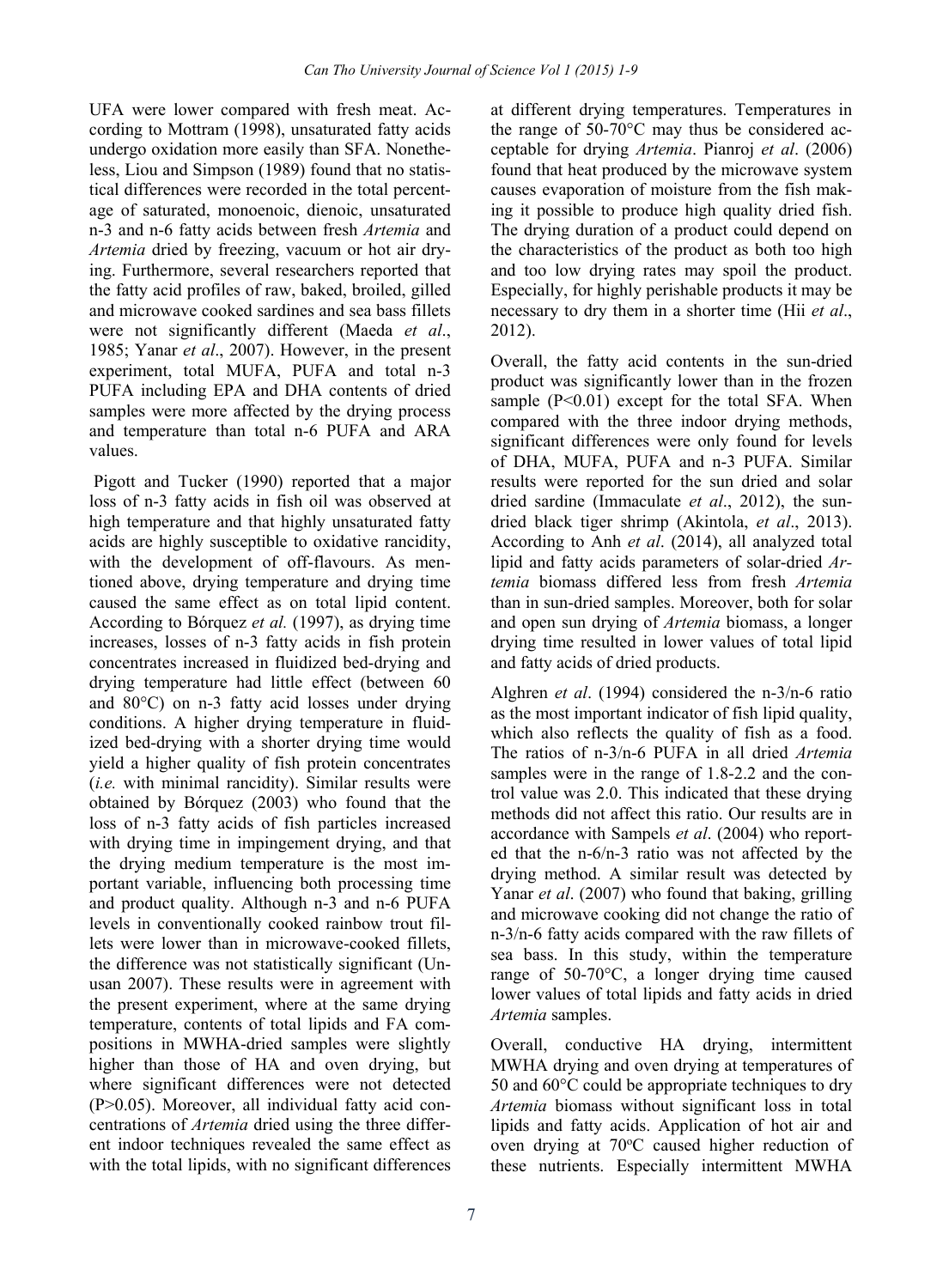drying gave high quality of dried products in short drying times but it may not be suitable for largescale application because of high initial capital investment and operating costs. Conversely, sun drying resulted in significant reductions of total lipid and fatty acid contents in dried *Artemia* but it does not need energy (fuel or electricity) for operating during drying process. Thus there is a need to find alternative drying methods both with respect to the economic aspect and product quality. According to Chua and Chou (2003), both sun and solar drying are cheap methods because they benefit from solar heat in which solar drying is a modification of sun drying, *i.e.* the sun's rays are collected inside a specially designed unit resulting in higher temperature with adequate ventilation for removal of moist air. It is likely that the use of a solar dryer can result in shorter drying time as well as higher quality product than in sun drying due to the judicious control of the radiative heat.

In the coastal areas Bac Lieu and Soc Trang provinces, several hundreds of hectares of *Artemia* cyst production areas are in operation during the dry season. Hence, future research should aim to develop appropriate techniques for solar drying and evaluate its effect on nutritional quality of dried *Artemia* biomass. Such a solution could help the farmers to salvage large amounts of live *Artemia* biomass, which is a by-product of their cystoriented *Artemia* ponds and convert it into feed or as ingredient in formulated feeds for shrimp, fish, livestock and poultry. This integrated production could contribute to the profitability of *Artemia* farmers' operations and thus have a positive impact on their socio-economic status in this area.

### **5 CONCLUSIONS**

The drying time was shortest for intermittent MWHA drying and longest for sun drying. Besides, drying was faster in convective hot air than in oven drying and drying time was reduced significantly when drying temperature increased.

The conductive HA drying, intermittent MWHA drying and oven drying at temperatures of 50 and 60°C could be adequate techniques to dry *Artemia* biomass without significant loss in total lipid and fatty acids of dried *Artemia*. Particularly the intermittent MWHA drying is a promising method, which could produce high quality of dried products in short drying times.

### **ACKNOWLEDGMENTS**

The authors sincerely thank the Head of the Department of Mechanical Engineering for instruction in the drying techniques and utilization of the drying machines and equipments. Phan Thanh Dung is acknowledged for his help during the drying experiment and Prof. Dr. Patrick Sorgeloos and Dr. Gilbert Van Stappen for their enthusiastic correcting this paper.

### **REFERENCES**

- Akintola, S.L., Brown, A., Bakare, A., Osowo, O.D. and Bello, B.O. 2013. Effects of hot smoking and sun drying processes on nutritional composition of giant tiger shrimp (*Penaeus monodon*, Fabricius, 1798). Polish Journal of Food Nutrition Sciences 63, 227-237.
- Alghren, G., Blomqvist, P., Boberg, M. and Gustaffson, I.B. 1994. Fatty acids content of the dorsal musclean indicator of fat quality in freshwater fish. Journal of Fish Biology 45, 131-141.
- Babalis, S.J. and Belessiotis, V.G. 2004. Influence of drying conditions on the drying constants and moisture diffusivity during the thin-layer drying of figs. Journal of Food Engineering 65, 449-458.
- Bórquez, R., 2003. Stability of n-3 fatty acids in fish particles during processing by impingement jet. Journal of Food Engineering 56, 245-247.
- Bórquez, R., Koller, W.D., Wolf, W. and Spiess, W.E.L., 1997. Stability of n-3 fatty acids of fish protein concentrate during drying and storage. LWT- Food Science and Technology 30, 508-512.
- Brennand, C.P. 1994. Home Drying of Food. Extension Food Science Specialist. Utah State Extension. 28 pp.
- Chua, K.J. and Chou, S.K. 2003. Low-cost drying methods for developing countries. Trends in Food Science & Technology 14, 519-528.
- Chua, K.J. and Chou, S.K. 2005. A comparative study between intermittent microwave and infrared drying of bioproducts. International Journal of Food Science and Technology 40, 23-29.
- Chukwu, O. 2009. Influences of drying, methods on nutritional properties of Tilapia fish (*Oreochromis niloticus*). World Journal of Agricultural Sciences 5, 256-258.
- Coutteau, P. and Sorgeloos, P. 1995. Intercalibration exercise on the qualitative and quantitative analysis of fatty acids in *Artemia* and marine samples used in mariculture. ICES Cooperative Research Report 211, 1- 30.
- Darvishi, H., Azadbakht, M., Rezaeiasl, A. and Farhang, A. 2013. Drying characteristics of sardine fish dried with microwave heating. Journal of the Saudi Society of Agricultural Sciences 12, 121–127.
- Duan, Z.H., Jiang, L.N., Wang, J.L., Yu, X.Y. and Wang, T. 2010. Drying and quality characteristics of